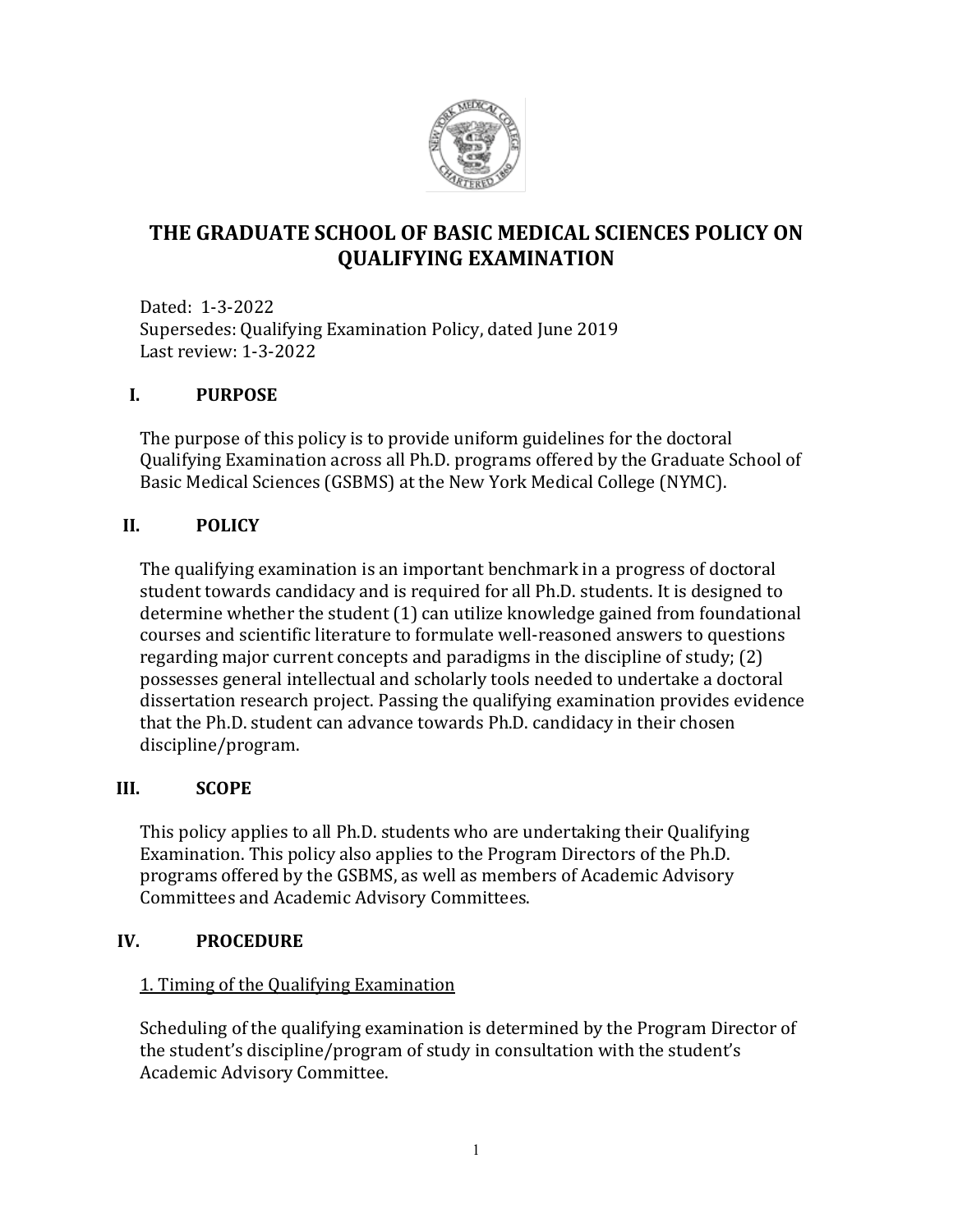All Ph.D. students should take qualifying examination **no later than one semester after the completion of core and program specific courses** required by their respective program. To be eligible to take the qualifying examination, Ph.D. student must be in a good academic standing (an overall GPA of 3.0 or above).

The qualifying examination may be delayed for students who did not complete program milestones in expected time (by the end of the Fall semester of their third year). All such deferments must be recommended by the student's Program Director and approved by the Academic Advisory Committee in consultation with the Dean.

Once started, qualifying examination should be completed within a 3-week period. Preparation for the exam should take place in the preceding 2- to 3-month period. Timeframe of the examination can be extended for a student who receives a conditional pass and is required to complete make-up assignment.

### 2. Preparation for the Qualifying Examination

Program Director forms a Qualifying Examination committee. The committee can include members of the student's Academic Advisory Committee, and a member from a different program.

Each Qualifying Examination committee member assigns study objectives and topic areas, including reading requirements, to the student **2 to 3 months before the examination**. Study areas should be narrow enough for the student to be able to master them in a brief period of intensive study, yet of broad enough scope to be representative of the general discipline of the degree. Program Director can consult with the student's Dissertation Advisor regarding areas pertaining to student's research focus.

During the preparation for the examination the student is expected to use scientific literature in study areas and to meet with faculty members frequently to receive individualized guidance.

## 3. Structure of the Qualifying Examination

Prior to the examination, the student should receive explicit directions from the Program Director regarding the format of the examination and expectations for the student.

The qualifying examination should consist of **two components, written and oral**. The order in which components are completed, grading weight of the written and oral components, and content of the examination is program specific as long as the overall scope and difficulty of examination are comparable across different programs.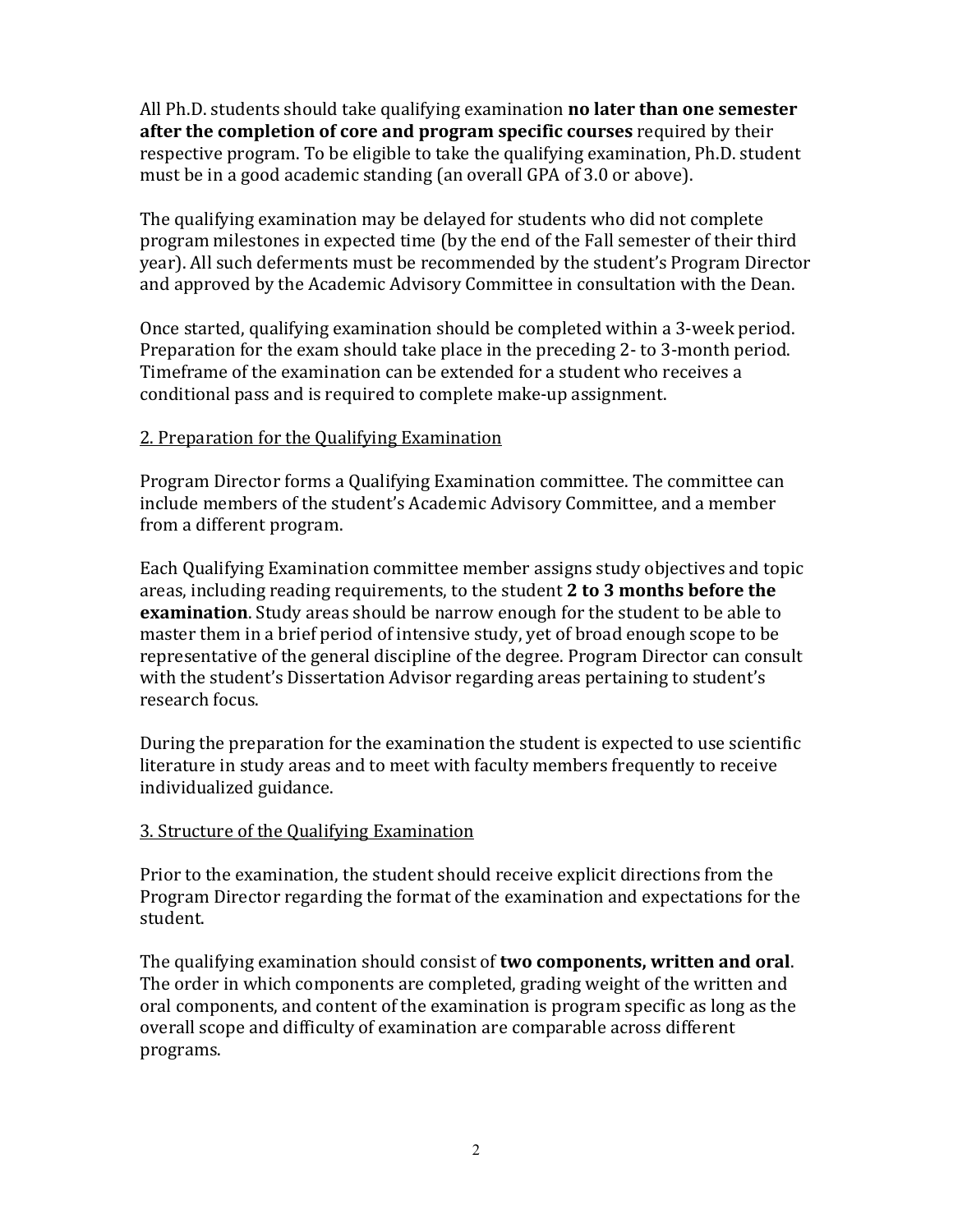A written portion of the examination should test the student's competency in fundamental topics. It should be conducted over a period of 2 to 3 days. Each day, the student will have a 4-hour block to complete assigned questions.

An oral portion of the examination should test student's ability to verbalize and explain key concepts crucial to the topics assigned to the student. It can be designed as a follow up to the written portion of the examination or can cover entirely different topics. The student should complete oral portion of the examination in 1 to 2 days, within 2-hour block each day.

Duration of the written and oral portions can be modified for students with special accommodations approved by the Office of Academic Support.

During the qualifying examination period, student is not allowed to receive help from their Dissertation Advisor.

### 4. Grading of the Qualifying Examination

The members of Qualifying Examination committee will grade the written and oral portions of the examination and individually fill out the Qualifying Examination Assessment Sheet (see Appendix I). The committee then discusses the student's performance to reach a consensus.

Program Directors are encouraged to invite any graduate faculty member with appropriate expertise regardless of their departmental affiliation to grade at least some parts of the exam and to participate in the final assessment of the student's performance.

The student may receive a grade of Pass, Conditional Pass, or Fail, based on their overall performance during the qualifying examination.

To Pass the qualifying examination, the student needs to meet or exceed expectations in all competencies. For all programs, the benchmark for passing the exam is 80% of a maximum grade composed of the total of both written and oral portions. Students that pass the qualifying examination are approved to become PhD candidates.

The student who displayed deficiencies and did not meet expectations in written and/or oral portion(s) of their examination (resulting in a grade between 60% and 79%) might receive a Conditional Pass, based on the magnitude of the insufficiencies. The Program Director and /or The Qualifying Examination committee should discuss these deficiencies with the student and develop make-up strategies to address the inadequacies in either written or oral format. The student should complete the make-up assignment within 2 to 6 weeks period following the qualifying exam.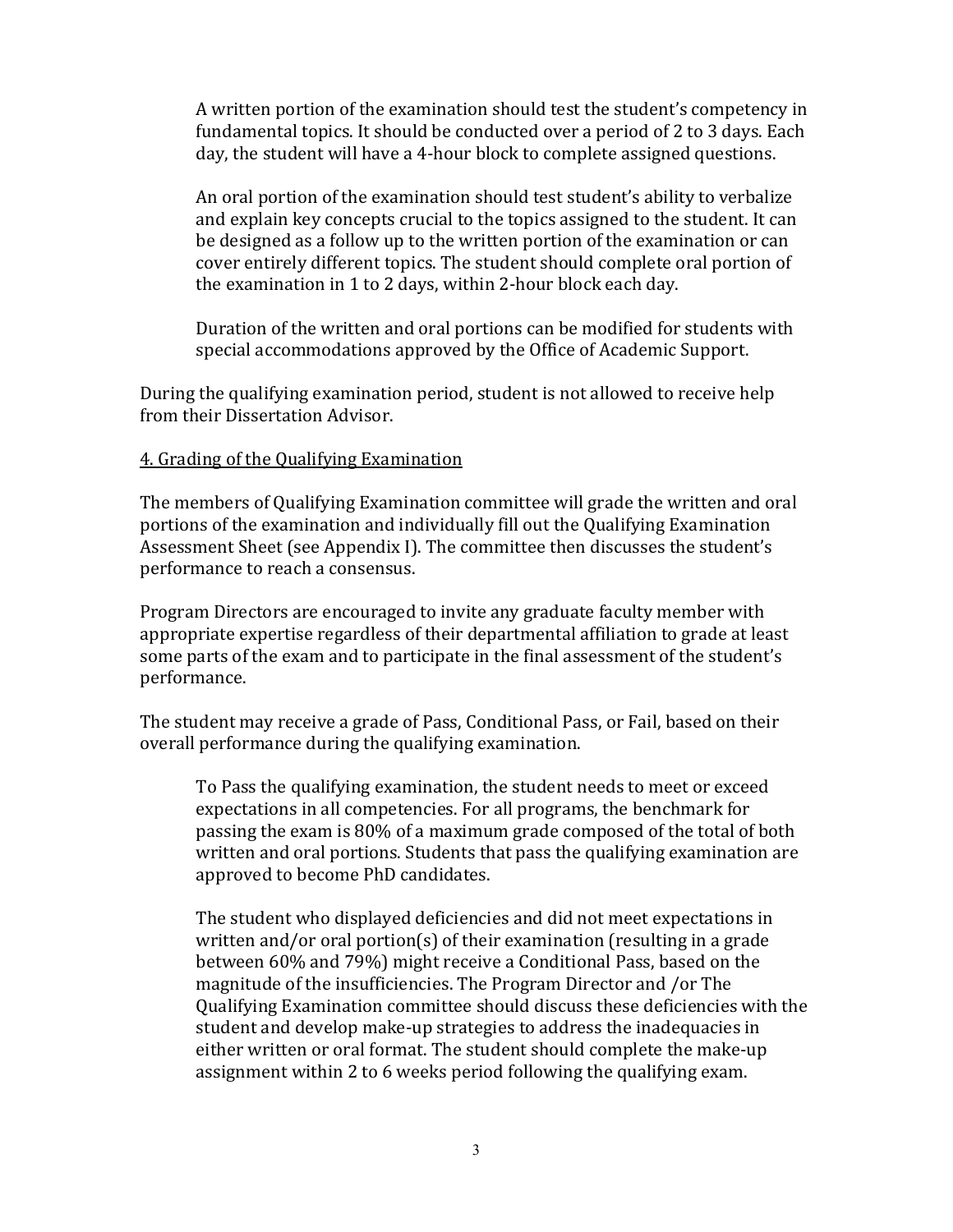Satisfactory completion of the assignment will result in the final Pass grade for the student's qualifying examination.

The student who does not meet expectations during the qualifying exam resulting in a grade below 59% or a student who cannot adequately address their deficiencies during a make-up assignment will receive the grade of Fail. Such students may be given a chance to retake the qualifying examination with the approval of the student's Program Director and the Academic Advisory Committee in consultation with the Academic Standards Committee and the Dean based on their overall assessment of the student's potential to complete the program successfully. The scheduling of the reexamination should occur within a year of the first attempt and will be determined by the Program Director and the Academic Advisory Committee.

No more than **two opportunities to pass** the qualifying examination shall be provided. A second failure will result in termination from the doctoral program and revocation of the financial aid package (stipend, tuition waiver, or medical insurance). In the event that the student fails the qualifying examination on two successive attempts, they might be eligible to receive a Master of Science degree, upon successful fulfillment of the Master's Literature Review / Research Thesis requirement, any additional required coursework, and approvals from the Program Director and the Dean.

Program Director must communicate the results of the Qualifying Examination to the student, Dissertation Advisor, Chair of the respective department, and the GSBMS office. Student should be provided with the copies of the Qualifying Examination Assessment Sheet from each committee member.

Grades, the Qualifying Examination Assessment Sheet, and the written part of the qualifying exam should be stored in the academic department.

For the students that passed the examination, a completed Qualifying Exam Approval form, signed by the Qualifying Examination committee, should be submitted to the GSBMS office for record keeping.

#### 5. Other Considerations

A student who seeks a transfer from one Ph.D. program to another **after** having passed the qualifying examination in the first program must follow the normal procedures for requesting a transfer and may be required to pass a qualifying examination in the second program. The faculty in the second program may waive this second examination if, in their judgment, the student has demonstrated sufficient knowledge of the new discipline.

A student who wishes to transfer from one Ph.D. program to another after having **failed** the qualifying examination in the first program must follow the normal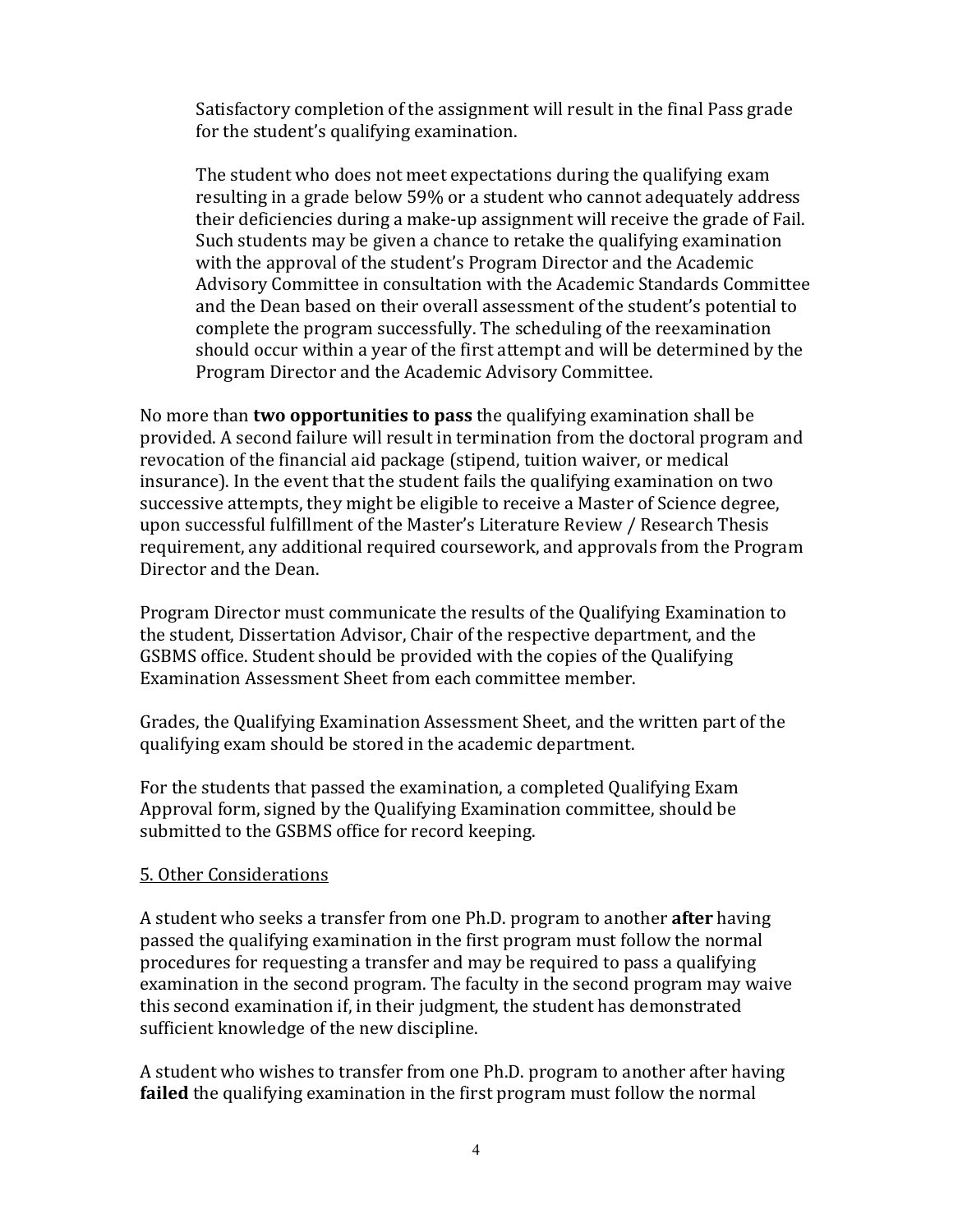procedures for requesting a transfer, which requires acceptance by the second program and approval of the transfer by the Dean. If the student is admitted to the second program, a second attempt at the new qualifying examination may be granted. Such student, however, is also subject to the possibility of dismissal for failure to make timely progress towards a degree.

A student who wishes to transfer from one laboratory to another in a different department without switching the program, can work towards their degree in the discipline of choice with permission of the Program Director, new Dissertation Advisor, Department Chair and the Dean.

## **V. EFFECTIVE DATE**

This policy is effective immediately.

## **VI. POLICY MANAGEMENT**

| <b>Executive Stakeholder:</b> | Dean, Graduate School of Basic Medical Sciences, and<br>Assistant Dean for Ph.D. Programs |
|-------------------------------|-------------------------------------------------------------------------------------------|
| Oversight Office:             | Office of the Graduate School of Basic Medical Sciences,<br>and Ph.D. Program Directors   |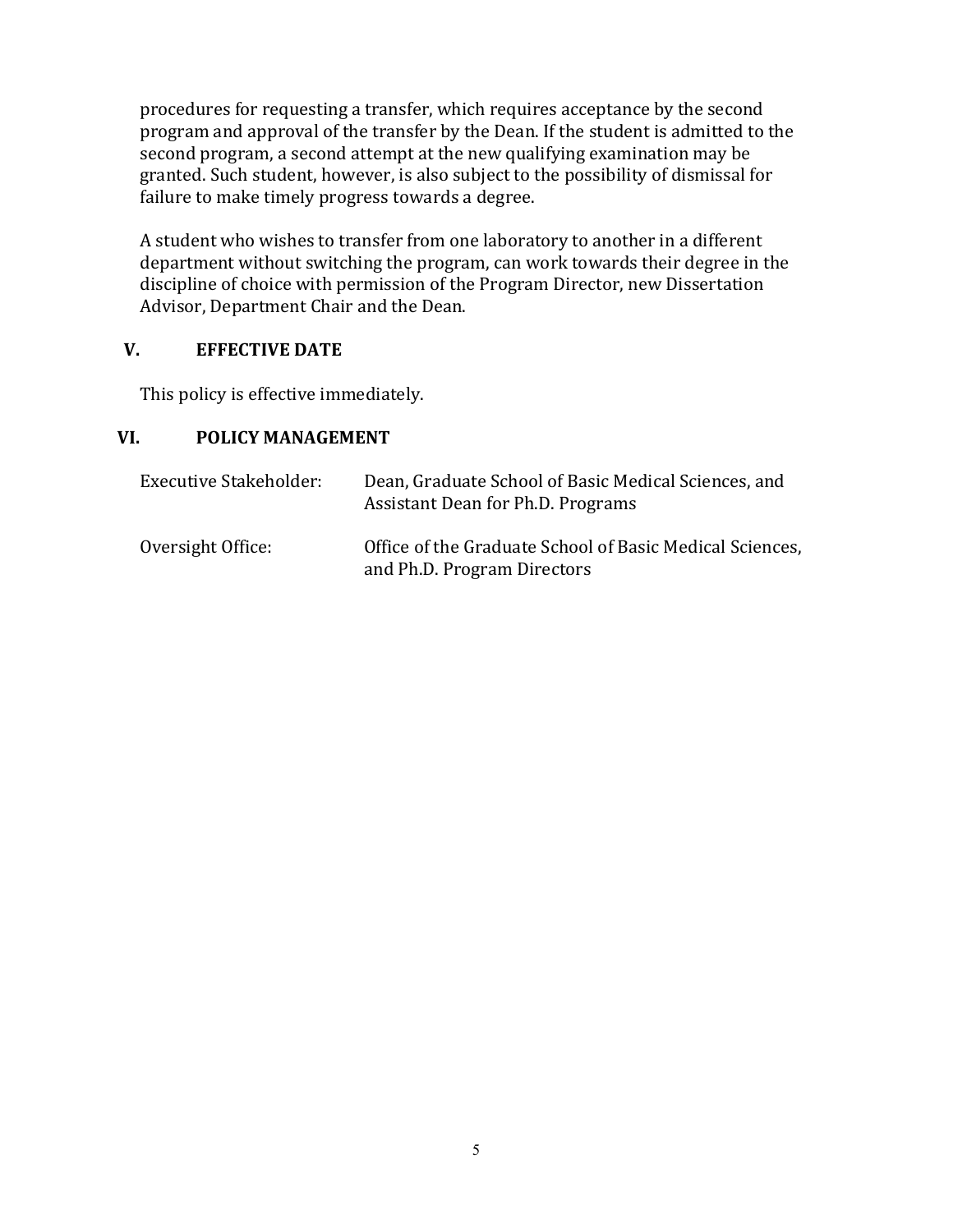### **APPENDIX I**



#### **The Qualifying Examination Assessment Sheet**

Name of the Ph.D. Student: \_\_\_\_\_\_\_\_\_\_\_\_\_\_\_\_\_\_\_\_\_\_\_\_\_\_\_\_\_\_\_\_\_\_\_\_\_\_\_\_\_\_\_\_\_\_\_\_\_\_\_\_\_\_

Student's Program of Study: \_\_\_\_\_\_\_\_\_\_\_\_\_\_\_\_\_\_\_\_\_\_\_\_\_\_\_\_\_\_\_\_\_\_\_\_\_\_\_\_\_\_\_\_\_\_\_\_\_\_\_\_\_\_

Name of Qualifying Examination Committee Member:

Date of Completion of the Qualifying Examination:

Please, rate student's performance on the qualifying exam using the rubrics below:

| Competency                                                                                                                  | Does not meet<br>expectations | <b>Meets</b><br>expectations | <b>Exceeds</b><br>expectations |
|-----------------------------------------------------------------------------------------------------------------------------|-------------------------------|------------------------------|--------------------------------|
| <b>Scientific Knowledge</b>                                                                                                 |                               |                              |                                |
| Student's ability to address all questions and to demonstrate<br>proficient background knowledge on subjects tested         |                               |                              |                                |
| <b>Understanding of Research Methods</b>                                                                                    |                               |                              |                                |
| Student's ability to understand and apply appropriate<br>research methods to address problems posed during exam             |                               |                              |                                |
| <b>Critical Thinking and Evidenced-Based Reasoning</b>                                                                      |                               |                              |                                |
| Student's ability to critically analyze data and to develop<br>possible solutions from evidence                             |                               |                              |                                |
| <b>Information Literacy</b>                                                                                                 |                               |                              |                                |
| Student's ability to identify and locate information, evaluate<br>information, effectively and responsibly use information. |                               |                              |                                |
| Literacy, and Written and Oral Communication                                                                                |                               |                              |                                |
| Communication skills of a student and their ability to present<br>responses eloquently and skillfully                       |                               |                              |                                |

Grades for the written and oral and oral portions of the qualifying examination

Total Grade for the Qualifying Examination  $\frac{6}{6}$  of a maximum grade):

What is your decision regarding the overall student's performance:

□ **Pass** (student meets/exceeds expectations, total grade ranges from 100% to 80%)

□ **Conditional Pass** (deficiencies were detected, but can be corrected, total grade ranges from 79% to 60%)

□ **Fail** (student does not meet expectations, deficiencies were not corrected or total grade below 59%)